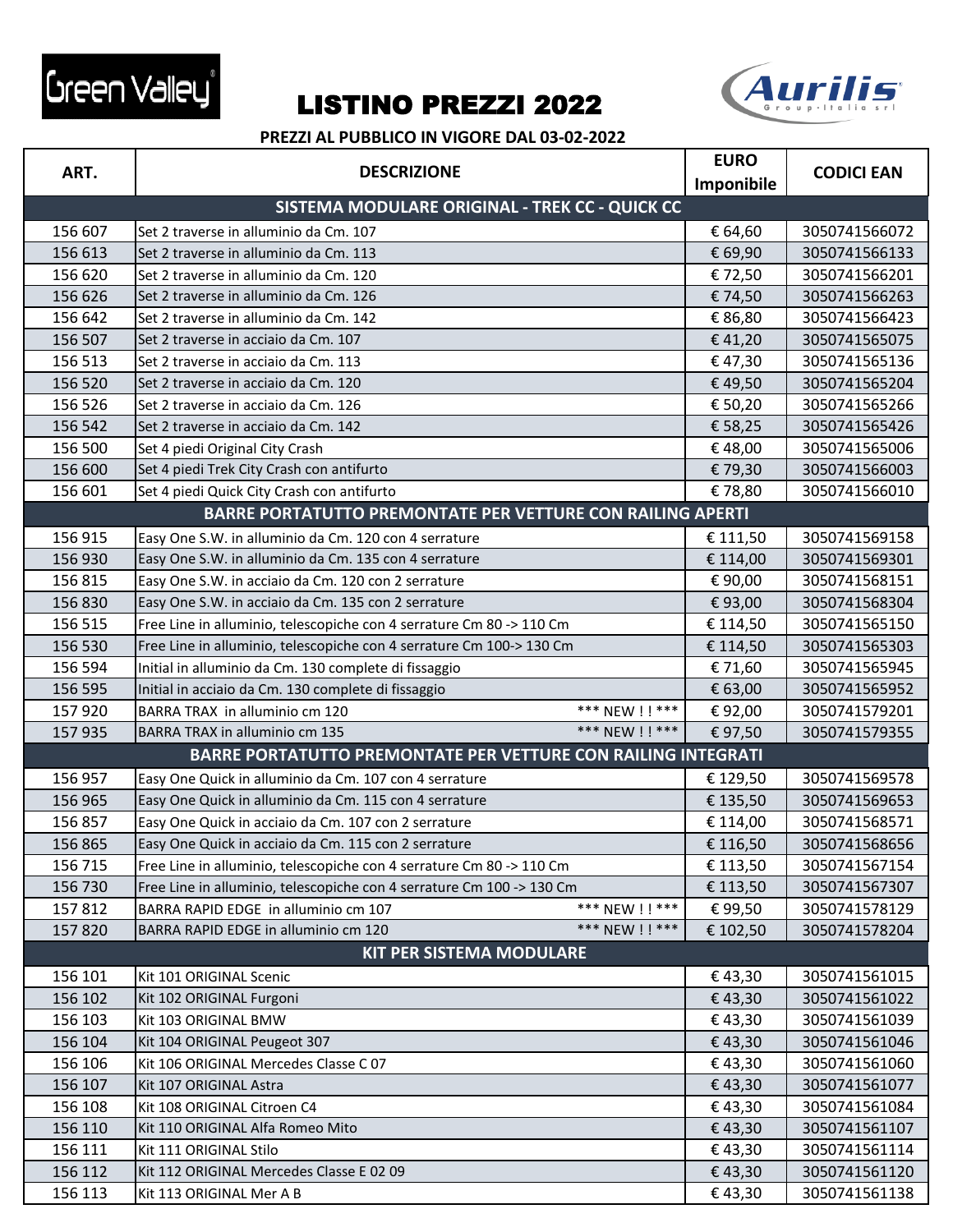



|         |                                                           | <b>EURO</b> |                   |
|---------|-----------------------------------------------------------|-------------|-------------------|
| ART.    | <b>DESCRIZIONE</b>                                        | Imponibile  | <b>CODICI EAN</b> |
| 156 114 | Kit 114 ORIGINAL Focus                                    | €43,30      | 3050741561145     |
| 156 115 | Kit 115 ORIGINAL Mercedes Classe A e B 2013               | €43,30      | 3050741561152     |
| 156 116 | Kit 116 ORIGINAL Croma                                    | €43,30      | 3050741561169     |
| 156 117 | Kit 117 ORIGINAL Idea                                     | €43,30      | 3050741561176     |
| 156 118 | Kit 118 ORIGINAL S Max                                    | €43,30      | 3050741561183     |
| 156 119 | Kit 119 ORIGINAL Multipla                                 | €43,30      | 3050741561190     |
| 156 120 | Kit 120 ORIGINAL Picasso 2                                | €43,30      | 3050741561206     |
| 156 124 | Kit 124 ORIGINAL PANDA III                                | €43,30      | 3050741561244     |
| 156 125 | Kit 125 ORIGINAL MITSUBISHI                               | €43,30      | 3050741561251     |
| 156 126 | Kit 126 ORIGINAL BMW                                      | €43,30      | 3050741561268     |
| 156 127 | Kit 127 ORIGINAL MAZDA 3 2019                             | €43,30      | 3050741561275     |
| 156 128 | Kit 128 ORIGINAL Mitsubishi Asx Peugeot 4008 Citroen Airc | €43,30      | 3050741561282     |
| 156 129 | Kit 129 ORIGINAL Citroen Berlingo/Peugeot Partner         | €43,30      | 3050741561299     |
| 156 130 | Kit 130 ORIGINAL Saab                                     | €43,30      | 3050741561305     |
| 156 131 | Kit 131 ORIGINAL Classe A Sedan (V177)                    | €43,30      | 3050741561312     |
| 156 203 | Kit 203 ORIGINAL Punto 2 3 p.                             | €48,10      | 3050741562036     |
| 156 204 | Kit 204 ORIGINAL Punto 2 5p                               | €48,10      | 3050741562043     |
| 156 209 | Kit 209 ORIGINAL Picasso 1                                | €48,10      | 3050741562098     |
| 156 213 | Kit 213 ORIGINAL Opel                                     | €48,10      | 3050741562135     |
| 156 215 | Kit 215 ORIGINAL G Punto 5p                               | €48,10      | 3050741562159     |
| 156 217 | Kit 217 ORIGINAL Ibiza VI 5p.                             | €48,10      | 3050741562173     |
| 156 218 | Kit 218 ORIGINAL LANCIA Ypsilon                           | €48,10      | 3050741562182     |
| 156 219 | Kit 219 ORIGINAL P 206 5p                                 | €48,10      | 3050741562197     |
| 156 221 | Kit 221 ORIGINAL Bravo                                    | €48,10      | 3050741562210     |
| 156 223 | Kit 223 ORIGINAL Mondeo 3                                 | €48,10      | 3050741562234     |
| 156 227 | Kit 227 ORIGINAL Renaul Scenic III 02 2009                | €48,10      | 3050741562272     |
| 156 228 | Kit 228 ORIGINAL Mercedes Classe A 97<                    | €48,10      | 3050741562289     |
| 156 231 | Kit 231 ORIGINAL VW Polo 09 5P                            | €48,10      | 3050741562319     |
| 156 232 | Kit 232 ORIGINAL Megane III 5p                            | €48,10      | 3050741562326     |
| 156 233 | Kit 233 ORIGINAL LANCIA Delta 4p                          | €48,10      | 3050741562333     |
| 156 234 | Kit 234 ORIGINAL Fiesta VI 5 p 08                         | €48,10      | 3050741562340     |
| 156 235 | Kit 235 ORIGINAL QHASQAI                                  | €48,10      | 3050741562357     |
| 156 236 | Kit 236 ORIGINAL VW Polo                                  | €48,10      | 3050741562364     |
| 156 237 | KIT 237 ORIGINAL TOYOTA Yaris 01 200610 2011 e 102011     | €48,10      | 3050741562371     |
| 156 238 | Kit 238 ORIGINAL A.R. 159                                 | €48,10      | 3050741562388     |
| 156 239 | Kit 239 ORIGINAL ALFA Giulietta                           | €48,10      | 3050741562395     |
| 156 244 | Kit 244 ORIGINAL VLW Golf V 10 2003 09 2008 Golf VI 09 20 | €48,10      | 3050741562449     |
| 156 245 | Kit 245 ORIGINAL AR 147                                   | €48,10      | 3050741562456     |
| 156 246 | Kit 246 ORIGINAL CITROEN C4 2010                          | €48,10      | 3050741562463     |
| 156 247 | Kit 247 ORIGINAL FORD C Max 12 2010                       | €48,10      | 3050741562470     |
| 156 249 | KIT 249 ORIGINAL LANCIA Ypsilon 06 11                     | €48,10      | 3050741562494     |
| 156 250 | Kit 250 ORIGINAL CITROEN DS4                              | €48,10      | 3050741562500     |
| 156 251 | Kit 251 ORIGINAL G. Punto 3p                              | €48,10      | 3050741562517     |
| 156 252 | Kit 252 ORIGINAL Ibiza                                    | €48,10      | 3050741562524     |
| 156 253 | Kit 253 ORIGINAL TOYOTA Corolla 04 04                     | €48,10      | 3050741562531     |
| 156 254 | Kit 254 ORIGINAL Seat Leon                                | €48,10      | 3050741562548     |
|         |                                                           |             |                   |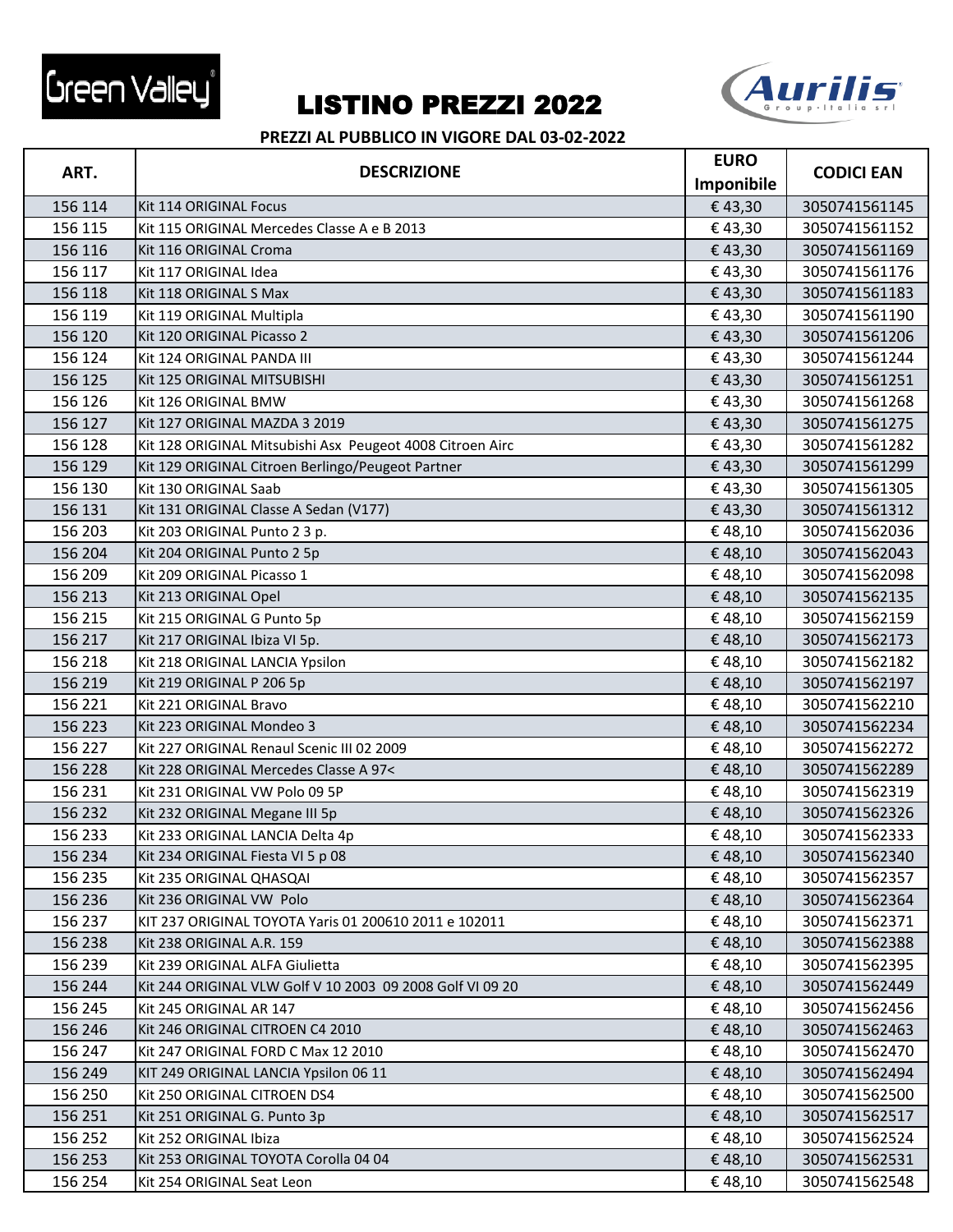



| ART.    | <b>DESCRIZIONE</b>                                    | <b>EURO</b> |                   |
|---------|-------------------------------------------------------|-------------|-------------------|
|         |                                                       | Imponibile  | <b>CODICI EAN</b> |
| 156 255 | Kit 255 ORIGINAL LAND ROVER Freelander II 02 06       | €48,10      | 3050741562555     |
| 156 256 | Kit 256 ORIGINAL TOYOTA Urban Cruise 04/09 -->        | €48,10      | 3050741562562     |
| 156 257 | Kit 257 ORIGINAL Subaru Trezia                        | €48,10      | 3050741562579     |
| 156 259 | Kit 259 ORIGINAL Hyundai ix20                         | €48,10      | 3050741562593     |
| 156 260 | Kit 260 ORIGINAL KIA RIO III                          | €48,10      | 3050741562609     |
| 156 261 | Kit 261 ORIGINAL Passat                               | €48,10      | 3050741562616     |
| 156 262 | Kit 262 ORIGINAL Passat V                             | €48,10      | 3050741562623     |
| 156 263 | Kit 263 ORIGINAL Ford Focus berlina 03 2011           | €48,10      | 3050741562630     |
| 156 265 | Kit 265 ORIGINAL Nissan Juke                          | €48,10      | 3050741562654     |
| 156 266 | Kit 266 ORIGINAL Hyundai ix35                         | €48,10      | 3050741562661     |
| 156 267 | Kit 267 ORIGINAL Fiesta 5 p                           | €48,10      | 3050741562678     |
| 156 268 | Kit 268 ORIGINAL Citroen C3 mkl                       | €48,10      | 305074156268      |
| 156 269 | Kit 269 ORIGINAL Peugeot 1007                         | €48,10      | 3050741562692     |
| 156 270 | Kit 270 ORIGINAL Golf Plus                            | €48,10      | 3050741562709     |
| 156 271 | Kit 271 ORIGINAL Mitsubishi L200 Double Cab           | €48,10      | 3050741562715     |
| 156 272 | Kit 272 ORIGINAL Skoda fabia                          | €48,10      | 3050741562722     |
| 156 273 | Kit 273 ORIGINAL Volvo S80 II                         | €48,10      | 3050741562739     |
| 156 274 | Kit 274 ORIGINAL PEUGEOT 208 5P                       | €48,10      | 3050741562746     |
| 156 275 | Kit 275 ORIGINAL PEUGEOT 208 3P                       | €48,10      | 3050741562753     |
| 156 276 | Kit 276 ORIGINAL Fiat 500 L                           | €48,10      | 3050741562760     |
| 156 277 | Kit 277 ORIGINAL Audi A3 II                           | €48,10      | 3050741562777     |
| 156 278 | Kit 278 ORIGINAL Audi A3 III                          | €48,10      | 3050741562784     |
| 156 279 | Kit 279 ORIGINAL Audi AI                              | €48,10      | 3050741562791     |
| 156 280 | Kit 280 ORIGINAL Volvo V60 No rails                   | €48,10      | 3050741562807     |
| 156 281 | Kit 281 ORIGINAL Fiat 500 3p                          | €48,10      | 3050741562814     |
| 156 282 | Kit 282 ORIGINAL RENAULT CLIO IV 5P                   | €48,10      | 3050741562821     |
| 156 283 | Kit 283 ORIGINAL Citroen DS5                          | €48,10      | 3050741562838     |
| 156 284 | Kit 284 ORIGINAL Honda Civic VII                      | €48,10      | 3050741562845     |
| 156 285 | Kit 285 ORIGINAL Toyota Prius +                       | €48,10      | 305071562852      |
| 156 286 | Kit 286 ORIGINAL PEUGEOT 508                          | €48,10      | 3050741562869     |
| 156 287 | Kit 287 ORIGINAL Opel Insigna Berlina                 | €48,10      | 3050741562876     |
| 156 288 | Kit 288 ORIGINAL Bmw Serie 5 E60 E61                  | €48,10      | 3050741562883     |
| 156 289 | Kit 289 ORIGINAL AUDI A1 3p 2010                      | €48,10      | 3050741562890     |
| 156 290 | Kit 290 ORIGINAL Volkswagen Golf VII                  | €48,10      | 3050741562906     |
| 156 291 | Kit 291 ORIGINAL Mitsubishi Pajero IV (V80)           | €48,10      | 3050741562913     |
| 156 292 | Kit 292 ORIGINAL Skoda Rapid e Seat Toledo IV         | €48,10      | 3050741562920     |
| 156 293 | Kit 293 ORIGINAL KIA Picanto                          | €48,10      | 3050741562937     |
| 156 294 | Kit 294 ORIGINAL TOYOTA Auris 5P 2013                 | €48,10      | 3050741562944     |
| 156 295 | Kit 295 ORIGINAL TOYOTA Land Cruiser 150 3-5P 2009--> | €48,10      | 3050741562951     |
| 156 296 | Kit 296 ORIGINAL KIA Cee'd II (Panoramic) 5P 2012-->  | €48,10      | 3050741562968     |
| 156 297 | Kit 297 ORIGINALTOYOTA Hilux 4P 2005-->               | €48,10      | 3050741562975     |
| 156 298 | Kit 298 ORIGINALSeat Leon III                         | €48,10      | 3050741562982     |
| 156 299 | Kit 299 ORIGINAL Skoda Rapid e Seat Toledo IV         | €48,10      | 3050741562999     |
| 156 301 | Kit 301 ORIGINAL Modus                                | €49,20      | 3050741563019     |
| 156 302 | Kit 302 ORIGINAL RENAULT CAPTURE                      | €49,20      | 3050741563026     |
| 156 303 | Kit 303 ORIGINAL LAND ROVER EVOQUE                    | €49,20      | 3050741563033     |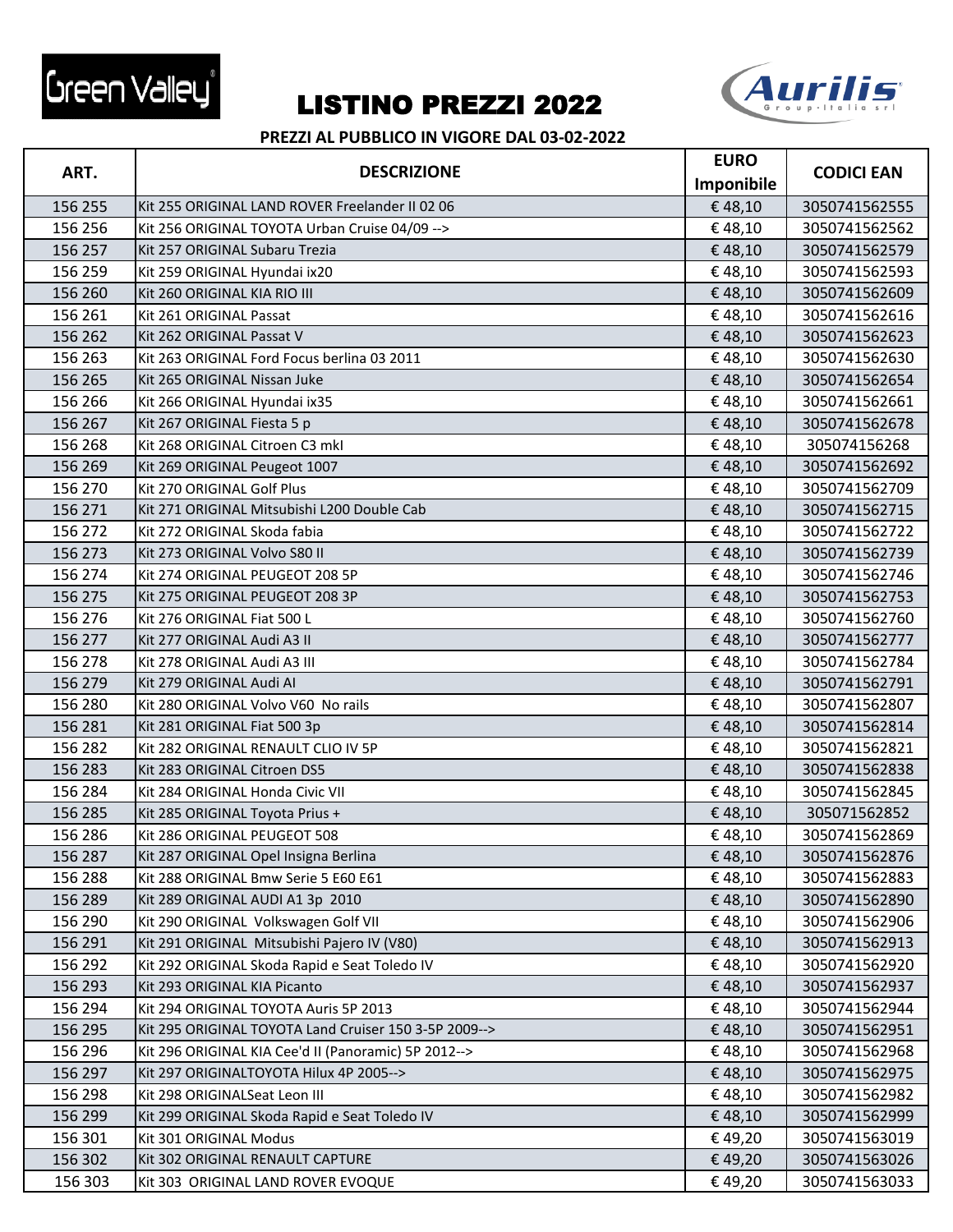



|         | <b>DESCRIZIONE</b>                                  | <b>EURO</b> |                   |
|---------|-----------------------------------------------------|-------------|-------------------|
| ART.    |                                                     | Imponibile  | <b>CODICI EAN</b> |
| 156 304 | Kit 304 ORIGINAL Citroen C8                         | €49,20      | 3050741563040     |
| 156 305 | Kit 305 ORIGINAL Ford Fusion 02 12                  | €49,20      | 3050741563057     |
| 156 306 | Kit 306 ORIGINAL HONDA JAZZ 5p 09                   | €49,20      | 3050741563064     |
| 156 307 | Kit 307 ORIGINAL Mazda 3 III                        | €49,20      | 305074156307      |
| 156 308 | Kit 308 ORIGINAL Audi A3 sportback no rails 12 2012 | €49,20      | 3050741563088     |
| 156 309 | Kit 309 ORIGINAL CITROEN C4 PICASSO 2013            | €49,20      | 3050741563095     |
| 156 310 | Kit 310 ORIGINAL Audi A6 4P 04->11                  | €49,20      | 3050741563101     |
| 156 311 | Kit 311 ORIGINAL AR 147 3p                          | €49,20      | 3050741563118     |
| 156 312 | Kit 312 ORIGINAL Nissan Qashqai III                 | €49,20      | 3050741563125     |
| 156 314 | Kit 314 ORIGINAL Gran Picasso 2013 Normal           | €49,20      | 3050741563149     |
| 156 316 | Kit 316 ORIGINAL HYUNDAI i10 5P 2014                | €49,20      | 3050741563163     |
| 156 317 | Kit 317 ORIGINAL C2                                 | €49,20      | 3050741563170     |
| 156 318 | Kit 318 ORIGINAL Panda 2                            | €49,20      | 3050741563187     |
| 156 320 | Kit 320 ORIGINAL Mazda CX-3                         | €49,20      | 3050741563200     |
| 156 321 | Kit 321 ORIGINAL Volvo V40                          | €49,20      | 3050741563217     |
| 156 323 | Kit 323 ORIGINAL Renault Twingo 2014                | €49,20      | 3050741563231     |
| 156 324 | Kit 324 ORIGINAL Nissan Pulsar 2014                 | €49,20      | 3050741563248     |
| 156 325 | Kit 325 ORIGINAL BMW Serie 2 Active Tourer 2014     | €49,20      | 3050741563255     |
| 156 326 | Kit 326 ORIGINAL FORD COURIER 2014                  | €49,20      | 3050741563262     |
| 156 327 | Kit 327 ORIGINAL Renaul Espace 2015                 | €49,20      | 3050741563279     |
| 156 328 | Kit 328 ORIGINAL Opel Astra K                       | €49,20      | 3050741563286     |
| 156 329 | Kit 329 ORIGINAL Jeep Renegade                      | €49,20      | 3050741563293     |
| 156 330 | Kit 330 ORIGINAL Fiat 500 X                         | €49,20      | 3050741563309     |
| 156 331 | Kit 331 ORIGINAL VW Sportsvan                       | €49,20      | 3050741563316     |
| 156 332 | KIT 332 ORIGINAL Ford Kuga                          | €49,20      | 3050741563323     |
| 156 333 | KIT 333 ORIGINAL Mazda 2 2015                       | €49,20      | 3050741563330     |
| 156 335 | Kit 335 ORIGINAL Ford S Max 2015 Normal             | €49,20      | 3050741563354     |
| 156 337 | Kit 337 ORIGINAL Alfa Giulia 4p                     | €49,20      | 3050741563378     |
| 156 338 | Kit 338 Renault Scenic IV 5p                        | €49,20      | 3050741563385     |
| 156 339 | Kit 339 Citroen C3 5p 16                            | €49,20      | 3050741563392     |
| 156 340 | Kit 340 Audi Q2                                     | €49,20      | 3050741563408     |
| 156 341 | Kit 341 Kia Rio 2017                                | €49,20      | 3050741563415     |
| 156 342 | Kit 342 Mini Clubman                                | € 49,20     | 3050741563422     |
| 156 343 | Kit 343 Audi A3 Berline                             | €49,20      | 3050741563439     |
| 156 344 | Kit 344 Renault Megane IV 5p                        | €49,20      | 3050741563446     |
| 156 345 | Kit 345 Skoda Fabia 5p 15->                         | €49,20      | 3050741563453     |
| 156 346 | Kit 346 Seat Ibiza 17                               | €49,20      | 3050741563460     |
| 156 347 | Kit 347 Peugeot 308 5p 13                           | €49,20      | 3050741563477     |
| 156 348 | Kit 348 Opel Crossland X 5p                         | € 49,20     | 3050741563484     |
| 156 349 | Kit 349 Renault Talisman 4p                         | €49,20      | 3050741563491     |
| 156 350 | Kit 350 ORIGINAL Clio 3 5p                          | €49,20      | 3050741563507     |
| 156 351 | Kit 351 FORD FIESTA VII 5p 17->                     | €49,20      | 3050741563514     |
| 156 352 | Kit 352 ORIGINAL Clio 3 3 p.                        | €49,20      | 3050741563521     |
| 156 353 | Kit 353 ORIGINAL Logan Sand                         | €49,20      | 305074156353      |
| 156 354 | Kit 354 ORIGINAL T-ROC 5 p.                         | €49,20      | 3050741563545     |
| 156 355 | Kit 355 ORIGINAL Vw Polo 5 p                        | €49,20      | 3050741563552     |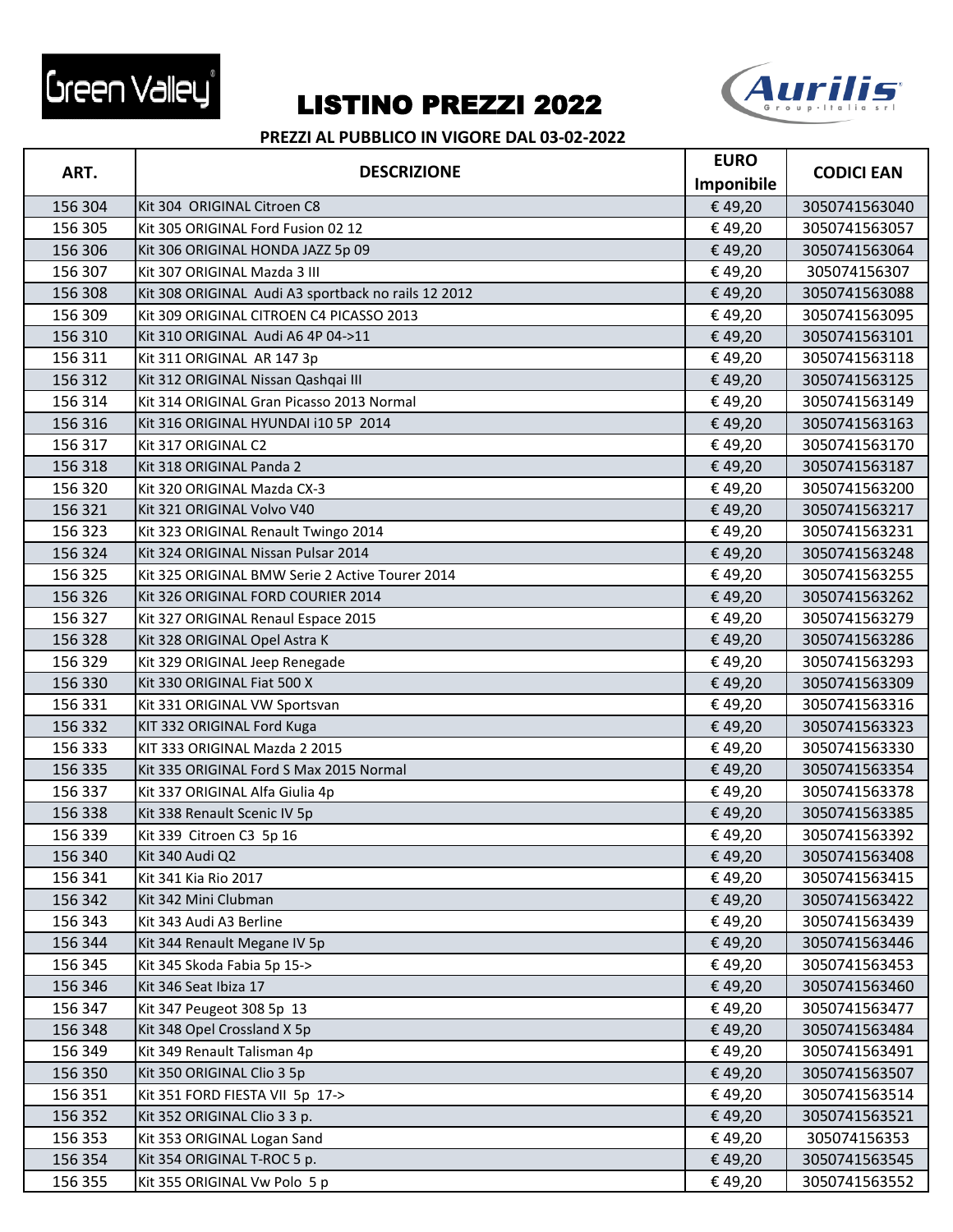



| ART.                                                                     | <b>DESCRIZIONE</b>                                      | <b>EURO</b> | <b>CODICI EAN</b> |
|--------------------------------------------------------------------------|---------------------------------------------------------|-------------|-------------------|
|                                                                          |                                                         | Imponibile  |                   |
| 156 356                                                                  | Kit 356 Audi A4 4p 16->                                 | €49,20      | 3050741563569     |
| 156 357                                                                  | Kit 357 Toyota CH-R 5p 17->                             | €49,20      | 3050741563576     |
| 156 359                                                                  | Kit 359 ORIGINAL Audi A4                                | €49,20      | 3050741563590     |
| 156 363                                                                  | Kit 363 Peugeot 3008 16                                 | €49,20      | 3050741563637     |
| 156 365                                                                  | Kit 365 Opel Grandland no rails 17                      | €49,20      | 3050741563651     |
| 156 366                                                                  | Kit 366 Citroen C1 14->                                 | €49,20      | 3050741563668     |
| 156 367                                                                  | Kit 367 Discovery Sport                                 | €49,20      | 3050741563675     |
| 156 368                                                                  | Kit 368 ORIGINAL Fiat Tipo 4p (Berlina)                 | €49,20      | 3050741563682     |
| 156 369                                                                  | Kit 369 ORIGINAL Fiat Tipo 5p (Hatchback)               | €49,20      | 3050741563699     |
| 156 370                                                                  | Kit 370 ORIGINAL Volvo S60                              | €49,20      | 3050741563705     |
| 156 371                                                                  | Kit 371 Peugeot 208/ Opel Corsa 5p 20                   | €49,20      | 3050741563712     |
| 156 372                                                                  | Kit 372 ORIGINAL Audi A3 Sportback                      | €49,20      | 3050741563729     |
| 156 373                                                                  | Kit 373 ORIGINAL Toyota Corolla                         | €49,20      | 3050741563736     |
| 156 374                                                                  | Kit 374 ORIGINAL Clio V                                 | €49,20      | 3050741563743     |
| 156 375                                                                  | Kit 375 ORIGINAL Golf VIII                              | €49,20      | 3050741563750     |
| 156 377                                                                  | Kit 377 ORIGINAL Dacia Sandero                          | €49,20      | 3050741563774     |
| 156 378                                                                  | Kit 378 ORIGINAL Vford Puma                             | €49,20      | 3050741563781     |
| 156 379                                                                  | Kit 379 ORIGINAL Hyundai i20                            | €49,20      | 3050741563798     |
| 156 380                                                                  | Kit 380 ORIGINAL Kia Picanto                            | €49,20      | 3050741563804     |
| 156 381                                                                  | Kit 381 ORIGINAL Mada CX-30                             | €49,20      | 3050741563811     |
| 156 382                                                                  | Kit 382 ORIGINAL Mazda MX-30                            | €49,20      | 3050741563828     |
| 156 383                                                                  | Kit 383 ORIGINAL Skoda Scala                            | €49,20      | 3050741563835     |
| 156 122                                                                  | Kit Citroen C5/C6/DS3/Peugeot207/208/307/407/3008/5008  | €74,50      | 3050741561220     |
| 156 123                                                                  | Kit Citroen C3 (09>16)                                  | €75,35      | 3050741561237     |
| 156 222                                                                  | Kit 222 ORIGINAL Corsa et                               | € 65,80     | 3050741562227     |
| KIT SPECIFICI PER QUICK - EASY ONE QUICK - FREE LINE (Railing integrati) |                                                         |             |                   |
| 156 650                                                                  | Kit per Citroen Cactus 2015>                            | € 32,90     | 3050741566508     |
| 156 651                                                                  | Kit Quick GRV vite lunga                                | €9,80       | 3050741566515     |
| 156 652                                                                  | Kit per Dacia Duster 2014>                              | € 32,90     | 3050741566522     |
| 156 653                                                                  | Kit Quick GRV Suzuki Vitara                             | € 32,90     | 3050741566539     |
| 156 654                                                                  | Kit Quick GRV Jeep Compass                              | € 32,90     | 3050741566546     |
| 156 655                                                                  | Kit Quick GRV (serie di n° 4 laccetti)                  | € 32,90     | 3050741566553     |
| 156 656                                                                  | Kit Quick GRV rails int speciali                        | € 32,90     | 3050741566560     |
| 156 657                                                                  | Kit Quick GRV Fiat Tipo cross 2020->                    | € 32,90     | 3050741566577     |
| 157 401                                                                  | *** NEW ! ! ***<br>KIT BARRA RAPID EDGE 401             | € 29,50     | 3050741574015     |
|                                                                          | <b>BARRE PORTATUTTO PREMONTATE EASY ONE EVO ACCIAIO</b> |             |                   |
| 159 001                                                                  | BARRA PREMONTATA EASY ONE EVO 001                       | € 84,40     | 3050741590015     |
| 159 002                                                                  | BARRA PREMONTATA EASY ONE EVO 002                       | € 84,40     | 3050741590022     |
| 159 003                                                                  | BARRA PREMONTATA EASY ONE EVO 003                       | € 84,40     | 3050741590039     |
| 159 004                                                                  | BARRA PREMONTATA EASY ONE EVO 004                       | € 84,40     | 3050741590046     |
| 159 005                                                                  | BARRA PREMONTATA EASY ONE EVO 005                       | € 84,40     | 3050741590053     |
| 159 006                                                                  | BARRA PREMONTATA EASY ONE EVO 006                       | € 84,40     | 3050741590060     |
| 159 007                                                                  | BARRA PREMONTATA EASY ONE EVO 007                       | € 84,40     | 3050741590077     |
|                                                                          | BARRA PREMONTATA EASY ONE EVO 008                       |             |                   |
| 159 008                                                                  |                                                         | € 84,40     | 3050741590084     |
| 159 009                                                                  | BARRA PREMONTATA EASY ONE EVO 009                       | € 84,40     | 3050741590091     |
| 159 010                                                                  | BARRA PREMONTATA EASY ONE EVO 010                       | € 84,40     | 3050741590107     |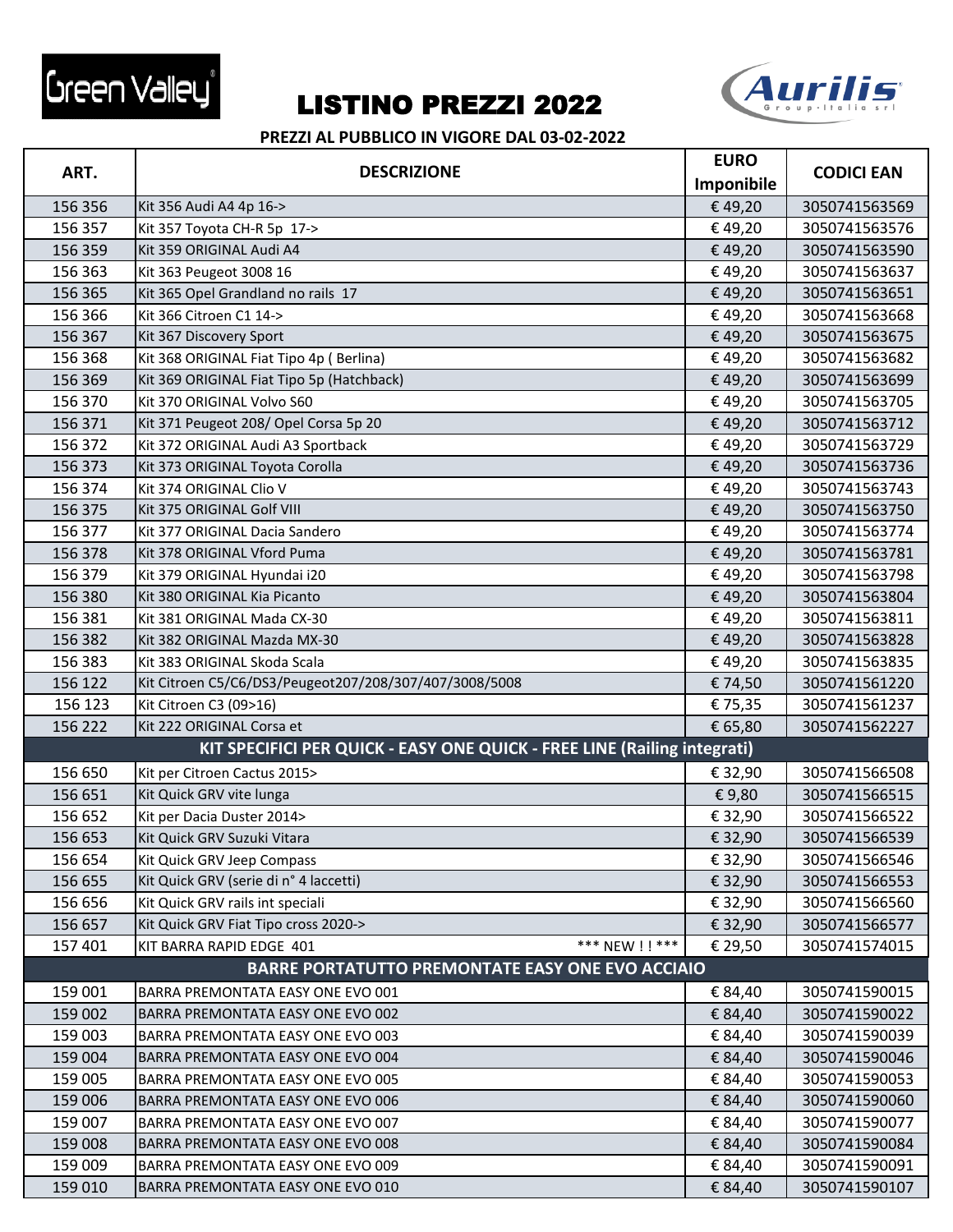



|         |                                          | <b>EURO</b> |                   |
|---------|------------------------------------------|-------------|-------------------|
| ART.    | <b>DESCRIZIONE</b>                       | Imponibile  | <b>CODICI EAN</b> |
| 159 011 | BARRA PREMONTATA EASY ONE EVO 011        | € 84,40     | 3050741590114     |
| 159 012 | <b>BARRA PREMONTATA EASY ONE EVO 012</b> | € 84,40     | 3050741590121     |
| 159 013 | BARRA PREMONTATA EASY ONE EVO 013        | € 84,40     | 3050741590138     |
| 159 014 | BARRA PREMONTATA EASY ONE EVO 014        | € 84,40     | 3050741590145     |
| 159 016 | <b>BARRA PREMONTATA EASY ONE EVO 016</b> | € 84,40     | 3050741590169     |
| 159 017 | BARRA PREMONTATA EASY ONE EVO 017        | € 84,40     | 3050741590176     |
| 159 018 | <b>BARRA PREMONTATA EASY ONE EVO 018</b> | € 84,40     | 3050741590183     |
| 159 019 | BARRA PREMONTATA EASY ONE EVO 019        | € 84,40     | 3050741590190     |
| 159 021 | BARRA PREMONTATA EASY ONE EVO 021        | € 84,40     | 3050741590213     |
| 159 022 | <b>BARRA PREMONTATA EASY ONE EVO 022</b> | € 84,40     | 3050741590220     |
| 159 023 | <b>BARRA PREMONTATA EASY ONE EVO 023</b> | € 84,40     | 3050741590237     |
| 159 024 | BARRA PREMONTATA EASY ONE EVO 024        | € 84,40     | 3050741590244     |
| 159 025 | <b>BARRA PREMONTATA EASY ONE EVO 025</b> | € 84,40     | 3050741590251     |
| 159 026 | BARRA PREMONTATA EASY ONE EVO 026        | € 84,40     | 3050741590268     |
| 159 027 | BARRA PREMONTATA EASY ONE EVO 027        | € 84,40     | 3050741590275     |
| 159 029 | BARRA PREMONTATA EASY ONE EVO 029        | € 84,40     | 3050741590299     |
| 159 030 | BARRA PREMONTATA EASY ONE EVO 030        | € 84,40     | 3050741590305     |
| 159 031 | BARRA PREMONTATA EASY ONE EVO 031        | € 84,40     | 3050741590312     |
| 159 032 | BARRA PREMONTATA EASY ONE EVO 032        | € 84,40     | 3050741590329     |
| 159 033 | BARRA PREMONTATA EASY ONE EVO 033        | € 84,40     | 3050741590336     |
| 159 035 | BARRA PREMONTATA EASY ONE EVO 035        | € 84,40     | 3050741590350     |
| 159 036 | <b>BARRA PREMONTATA EASY ONE EVO 036</b> | € 84,40     | 3050741590367     |
| 159 037 | <b>BARRA PREMONTATA EASY ONE EVO 037</b> | € 84,40     | 3050741590374     |
| 159 038 | BARRA PREMONTATA EASY ONE EVO 038        | € 84,40     | 3050741590381     |
| 159 039 | BARRA PREMONTATA EASY ONE EVO 039        | € 84,40     | 3050741590398     |
| 159 040 | BARRA PREMONTATA EASY ONE EVO 040        | € 84,40     | 3050741590404     |
| 159 041 | <b>BARRA PREMONTATA EASY ONE EVO 041</b> | € 84,40     | 3050741590411     |
| 159 042 | BARRA PREMONTATA EASY ONE EVO 042        | € 84,40     | 3050741590428     |
| 159 043 | <b>BARRA PREMONTATA EASY ONE EVO 043</b> | € 84,40     | 3050741590435     |
| 159 044 | BARRA PREMONTATA EASY ONE EVO 044        | € 84,40     | 3050741590442     |
| 159 046 | BARRA PREMONTATA EASY ONE EVO 046        | € 84,40     | 3050741590466     |
| 159 047 | <b>BARRA PREMONTATA EASY ONE EVO 047</b> | € 84,40     | 3050741590473     |
| 159 048 | BARRA PREMONTATA EASY ONE EVO 048        | € 84,40     | 3050741590480     |
| 159 049 | BARRA PREMONTATA EASY ONE EVO 049        | € 84,40     | 3050741590497     |
| 159 050 | BARRA PREMONTATA EASY ONE EVO 050        | € 84,40     | 3050741590503     |
| 159 052 | BARRA PREMONTATA EASY ONE EVO 052        | € 84,40     | 3050741590527     |
| 159 053 | BARRA PREMONTATA EASY ONE EVO 053        | € 84,40     | 3050741590534     |
| 159 054 | BARRA PREMONTATA EASY ONE EVO 054        | € 84,40     | 3050741590541     |
| 159 055 | BARRA PREMONTATA EASY ONE EVO 055        | € 84,40     | 3050741590558     |
| 159 056 | BARRA PREMONTATA EASY ONE EVO 056        | € 84,40     | 3050741590565     |
| 159 057 | <b>BARRA PREMONTATA EASY ONE EVO 057</b> | € 84,40     | 3050741590572     |
| 159 058 | BARRA PREMONTATA EASY ONE EVO 058        | € 84,40     | 3050741590589     |
| 159 059 | BARRA PREMONTATA EASY ONE EVO 059        | € 84,40     | 3050741590596     |
| 159 060 | BARRA PREMONTATA EASY ONE EVO 060        | € 84,40     | 3050741590602     |
| 159 063 | BARRA PREMONTATA EASY ONE EVO 063        | € 84,40     | 3050741590633     |
| 159 064 | BARRA PREMONTATA EASY ONE EVO 064        | € 84,40     | 3050741590640     |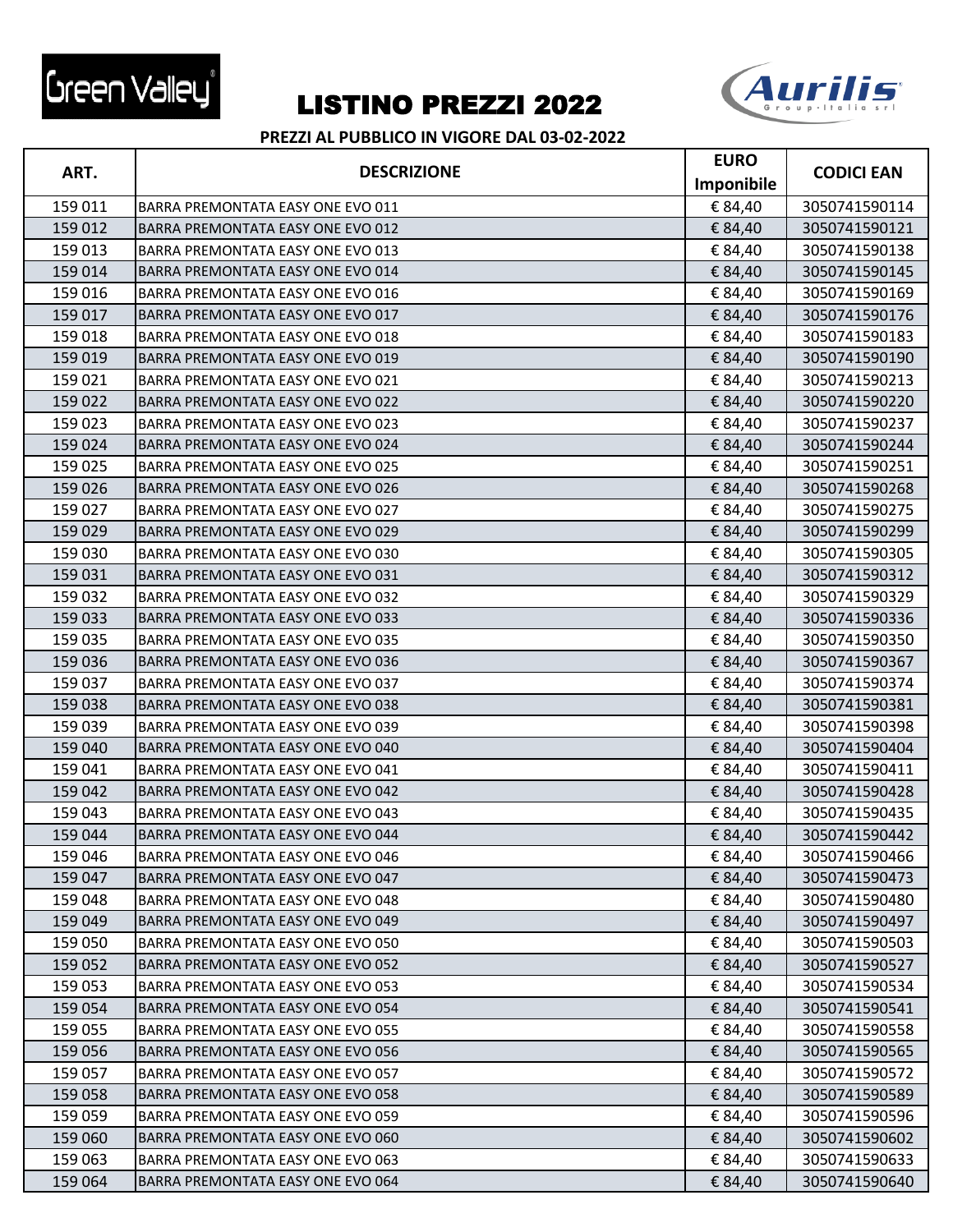



|                                         | <b>DESCRIZIONE</b>                                         | <b>EURO</b> |                   |
|-----------------------------------------|------------------------------------------------------------|-------------|-------------------|
| ART.                                    |                                                            | Imponibile  | <b>CODICI EAN</b> |
| 159 065                                 | BARRA PREMONTATA EASY ONE EVO 065                          | € 84,40     | 3050741590657     |
| 159 066                                 | <b>BARRA PREMONTATA EASY ONE EVO 066</b>                   | € 84,40     | 3050741590664     |
| 159 067                                 | BARRA PREMONTATA EASY ONE EVO 067                          | € 84,40     | 3050741590671     |
| 159 068                                 | BARRA PREMONTATA EASY ONE EVO 068                          | € 84,40     | 3050741590688     |
| 159 069                                 | <b>BARRA PREMONTATA EASY ONE EVO 069</b>                   | € 84,40     | 3050741590695     |
| 159 070                                 | BARRA PREMONTATA EASY ONE EVO 070                          | € 84,40     | 3050741590701     |
| 159 071                                 | <b>BARRA PREMONTATA EASY ONE EVO 071</b>                   | € 84,40     | 3050741590718     |
| 159 072                                 | BARRA PREMONTATA EASY ONE EVO 072                          | € 84,40     | 3050741590725     |
| 159 075                                 | BARRA PREMONTATA EASY ONE EVO 075                          | € 84,40     | 3050741590756     |
| 159 076                                 | <b>BARRA PREMONTATA EASY ONE EVO 076</b>                   | € 84,40     | 3050741590763     |
| 159 078                                 | BARRA PREMONTATA EASY ONE EVO 078                          | € 84,40     | 3050741590787     |
| 159 079                                 | BARRA PREMONTATA EASY ONE EVO 079                          | € 84,40     | 3050741590794     |
| 159 080                                 | BARRA PREMONTATA EASY ONE EVO 080                          | € 84,40     | 3050741590800     |
| 159 081                                 | <b>BARRA PREMONTATA EASY ONE EVO 081</b>                   | € 84,40     | 3050741590817     |
| 159 082                                 | BARRA PREMONTATA EASY ONE EVO 082                          | € 84,40     | 3050741590824     |
| 159 083                                 | BARRA PREMONTATA EASY ONE EVO 083                          | € 84,40     | 3050741590831     |
| 159 085                                 | <b>BARRA PREMONTATA EASY ONE EVO 085</b>                   | € 84,40     | 3050741590855     |
| 159 015                                 | BARRA PREMONTATA EASY ONE EVO 015                          | € 84,40     | 3050741590152     |
| 159 020                                 | BARRA PREMONTATA EASY ONE EVO 020                          | € 84,40     | 3050741590206     |
| 159 028                                 | BARRA PREMONTATA EASY ONE EVO 028                          | € 84,40     | 3050741590282     |
| 159 077                                 | BARRA PREMONTATA EASY ONE EVO 077                          | € 84,40     | 3050741590770     |
| 159 084                                 | BARRA PREMONTATA EASY ONE EVO 084                          | € 84,40     | 3050741590848     |
| 159 086                                 | BARRA PREMONTATA EASY ONE EVO 086                          | € 84,40     | 3050741590862     |
| 159 087                                 | BARRA PREMONTATA EASY ONE EVO 087                          | € 84,40     | 3050741590879     |
| 159 088                                 | BARRA PREMONTATA EASY ONE EVO 088                          | € 84,40     | 3050741590886     |
| 159 089                                 | BARRA PREMONTATA EASY ONE EVO 089                          | € 84,40     | 3050741590893     |
| 159 090                                 | BARRA PREMONTATA EASY ONE EVO 090                          | € 84,40     | 3050741590909     |
| 159 091                                 | BARRA PREMONTATA EASY ONE EVO 091                          | € 84,40     | 3050741590916     |
| 159 092                                 | BARRA PREMONTATA EASY ONE EVO 092                          | € 84,40     | 3050741590923     |
| 159 093                                 | <b>BARRA PREMONTATA EASY ONE EVO 093</b>                   | € 84,40     | 3050741590930     |
| 159 094                                 | BARRA PREMONTATA EASY ONE EVO 094                          | € 84,40     | 3050741590947     |
| 159 095                                 | <b>BARRA PREMONTATA EASY ONE EVO 095</b>                   | € 84,40     | 3050741590954     |
| 159 096                                 | BARRA PREMONTATA EASY ONE EVO 096                          | € 84,40     | 3050741590961     |
| 159 097                                 | BARRA PREMONTATA EASY ONE EVO 097                          | € 84,40     | 3050741590978     |
| 159 098                                 | BARRA PREMONTATA EASY ONE EVO 098                          | € 84,40     | 3050741590985     |
| 159 099                                 | <b>BARRA PREMONTATA EASY ONE EVO 099</b>                   | € 84,40     | 3050741590992     |
| 159 100                                 | BARRA PREMONTATA EASY ONE EVO 100                          | € 84,40     | 3050741591005     |
|                                         | <b>BARRE PORTATUTTO PREMONTATE EASY ONE EVO ALLUMINIO</b>  |             |                   |
| 162                                     | *** NEW ! ! ***<br>BARRA PREMONTATA EASY ONE EVO ALLUMINIO | € 108,50    |                   |
|                                         | Segue dettaglio codice - descrizione e Eancode             |             |                   |
| KIT PER EASY ONE S.W. - PIEDE TREK C.C. |                                                            |             |                   |
| 156 401                                 |                                                            |             |                   |
|                                         | Kit 401 TREK A3                                            | € 29,20     | 3050741564016     |
| 156 402                                 | Kit 402 TREK Opel                                          | € 29,20     | 3050741564023     |
| 156 403                                 | Kit 403 TREK A6                                            | € 29,20     | 3050741564030     |
| 156 404                                 | Kit 404 TREK Altea                                         | € 29,20     | 3050741564047     |
| 156 405                                 | KIT TREK 405 TREK Opel Astra s.w 01/2010->                 | € 29,20     | 3050741564054     |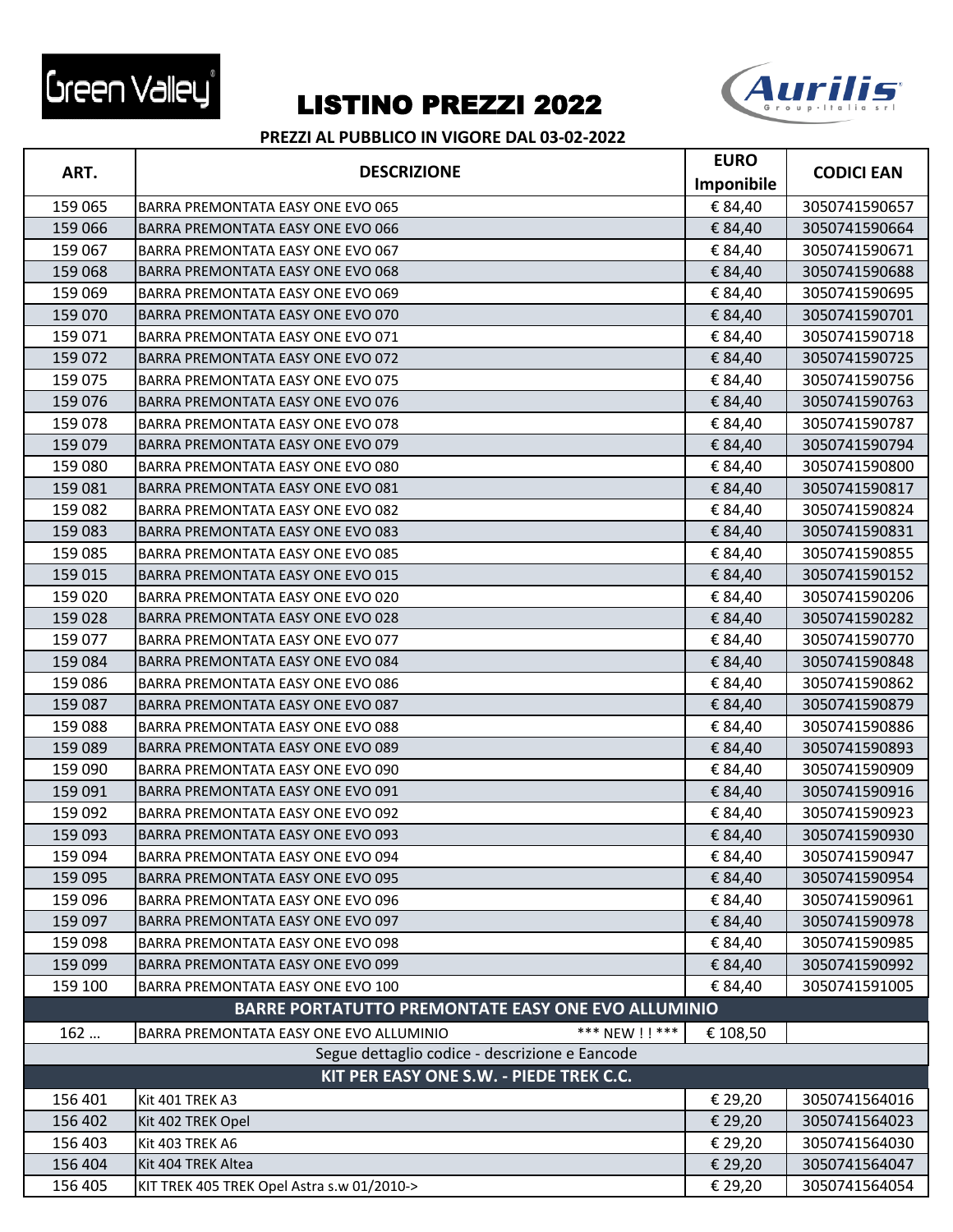



| ART.    | <b>DESCRIZIONE</b>                                             | <b>EURO</b> |                   |
|---------|----------------------------------------------------------------|-------------|-------------------|
|         |                                                                | Imponibile  | <b>CODICI EAN</b> |
| 156 406 | Kit 406 TREK Focus                                             | € 29,20     | 3050741564061     |
| 156 407 | Kit 407 TREK Opel Insigna s.w 08 2008                          | € 29,20     | 3050741564078     |
| 156 408 | Kit 408 TREK BMW Serie 3 sw                                    | € 29,20     | 3050741564085     |
| 156 409 | Kit 409 TREK Opel                                              | € 29,20     | 3050741564092     |
| 156 410 | KIT 410 TREK A4                                                | € 29,20     | 3050741564108     |
| 156 411 | KIT 411 TREK FIAT Qubo e Doblo con railing                     | € 29,20     | 3050741564115     |
| 156 412 | KIT 412 TREK RENAULT Clio III e Laguna III Sportour SW         | € 29,20     | 3050741564122     |
| 156 414 | Kit 414 TREK FORD Focus                                        | € 29,20     | 3050741564146     |
| 156 415 | KIT 415 TREK BMW Serie 5 s.w                                   | € 29,20     | 3050741564153     |
| 156 416 | Kit 416 TREK HYUNDAI IX35                                      | € 29,20     | 3050741564161     |
| 156 417 | Kit 417 TREK MITSUBISHI ASX                                    | € 29,20     | 3050741564177     |
| 156 418 | KIT 418 TREK BMW X3                                            | € 29,20     | 3050741564184     |
| 156 419 | Kit 419 TREK FIAT Panda III                                    | € 29,20     | 3050741564191     |
|         | <b>ACCESSORI SISTEMA MODULARE</b>                              |             |                   |
| 156 002 | Kit KEY (set di 4 serrature antifurto)                         | € 17,00     | 3050741560025     |
| 156 000 | ADAPTER set di 4 bulloni speciali per traverse alluminio       | € 15,70     | 3050741560001     |
|         | <b>BARRE PORTATUTTO PER FURGONI</b>                            |             |                   |
| 156 535 | PRO barra singola furgone da Cm. 135 (vedi guida applicazione) | € 31,50     | 3050741565358     |
| 156 550 | PRO barra singola furgone da Cm. 150 (vedi guida applicazione) | € 36,20     | 3050741565501     |
| 156 570 | PRO barra singola furgone da Cm. 170 (vedi guida applicazione) | € 39,60     | 3050741565709     |
|         | <b>KIT PER BARRE PRO FURGONI</b>                               |             |                   |
| 156 701 | KIT 701 PRO 6 piedi Fiorino                                    | €96,30      | 3050741567017     |
| 156 702 | KIT 702 PRO 6 piedi Scudo 07                                   | €96,30      | 3050741567024     |
| 156 703 | KIT 703 PRO 6 piedi Ducato 06                                  | €96,30      | 3050741567031     |
| 156 704 | KIT 704 PRO 6 piedi Trafic 01                                  | €96,30      | 3050741567048     |
| 156 705 | KIT 705 PRO 6 piedi Master 98>                                 | €96,30      | 3050741567055     |
| 156 706 | KIT 706 PRO 6 piedi Mercedes Vito II 2003                      | €96,30      | 3050741567062     |
| 156 707 | KIT 707 PRO 6 piedi Ducato 94 06                               | €96,30      | 3050741567079     |
| 156 708 | KIT 708 PRO 6 piedi Scudo 94>06                                | €96,30      | 3050741567086     |
| 156 709 | KIT 709 PRO 6 piedi Doblo 00                                   | €96,30      | 3050741567093     |
| 156 710 | KIT 710 PRO 6 piedi VW Caddy                                   | €96,30      | 3050741567107     |
| 156 711 | KIT 711 PRO 6 piedi Nuovo Doblo 10                             | €96,30      | 3050741567116     |
| 156 713 | KIT 713 PRO 6 piedi Nissan Nv 400                              | €96,30      | 3050741567130     |
| 156 714 | KIT 714 PRO 6 pied Renault Kangoo II Maxi 13->                 | €96,30      | 3050741567147     |
| 156 717 | KIT 717 PRO 6 piedi Ford Transit Connect 2014                  | €96,30      | 3050741567178     |
| 156 718 | KIT 718 PRO 6 piedi Patner 08                                  | €96,30      | 3050741567185     |
| 156 720 | KIT 720 PRO 6 piedi NISSAN Nv 200 09                           | €96,30      | 3050741567208     |
| 156 721 | KIT 721 PRO 6 piedi VSW Trasporter T5                          | €96,30      | 3050741567215     |
| 156 722 | KIT 722 PRO 6 piedi FORD TRANSIT CUSTOM                        | €96,30      | 3050741567222     |
| 156 724 | KIT 724 PRO 6 piedi Trafic 14                                  | €96,30      | 3050741567246     |
| 156 725 | KIT 725 PRO 6 piedi JUMPY 16                                   | €96,30      | 3050741567253     |
| 156 726 | KIT 726 PRO 6 piedi Berlingo                                   | €96,30      | 3050741567260     |
| 156 727 | KIT 727 PRO 6 piedi Berlingo XL/Partner                        | €96,30      | 3050741567277     |
| 156 751 | KIT 751 PRO 4 piedi Fiorino 08                                 | € 63,45     | 3050741567512     |
| 156 752 | KIT 752 PRO 4 piedi Scudo 07                                   | € 63,45     | 3050741567529     |
| 156 753 | KIT 753 PRO 4 piedi Ducato 06>                                 | € 63,45     | 3050741567536     |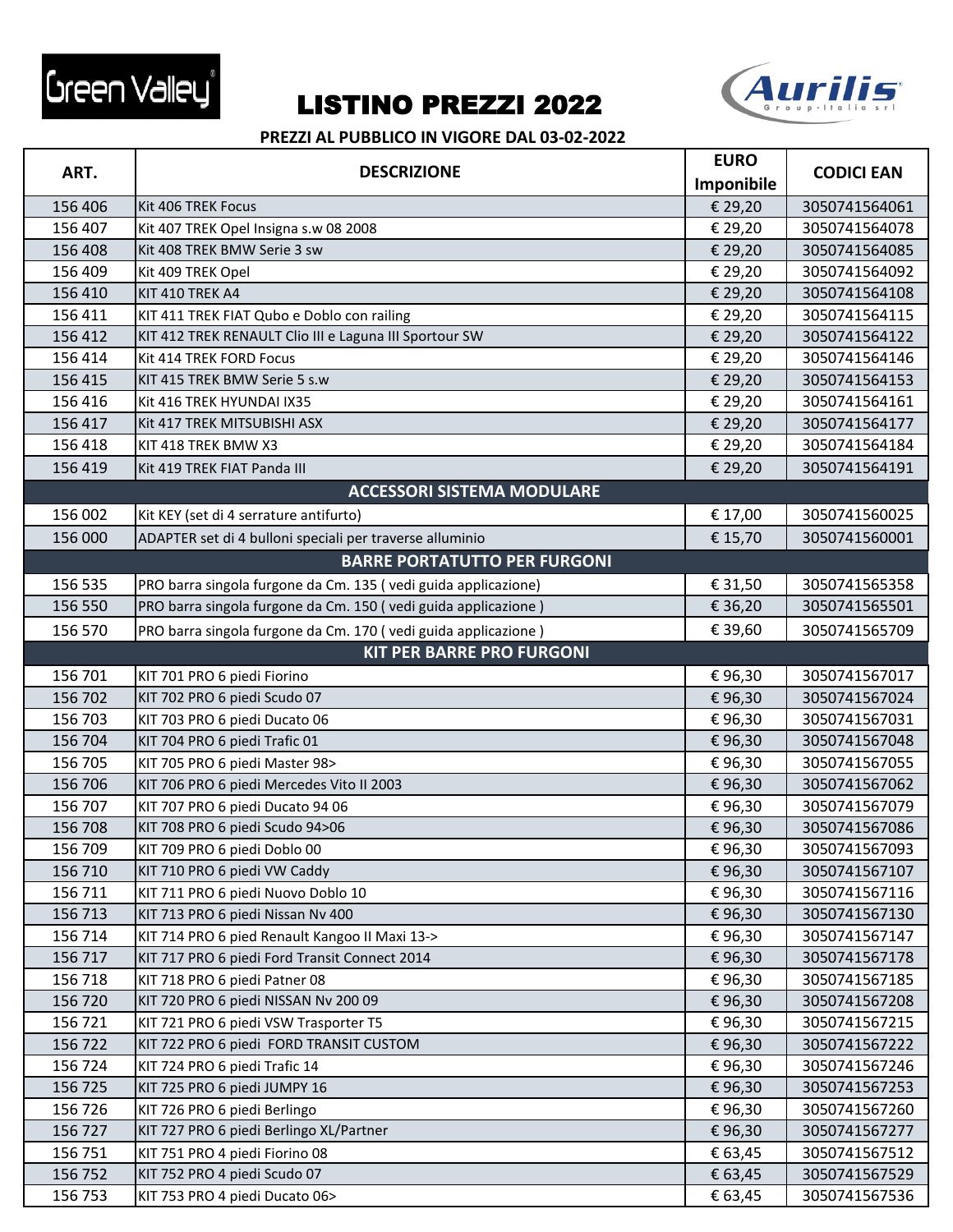



|           | <b>DESCRIZIONE</b>                                              |                 | <b>EURO</b> |                   |
|-----------|-----------------------------------------------------------------|-----------------|-------------|-------------------|
| ART.      |                                                                 |                 | Imponibile  | <b>CODICI EAN</b> |
| 156 754   | KIT 754 PRO 4 piedi Trafic 01                                   |                 | € 63,45     | 3050741567543     |
| 156 755   | KIT 755 PRO 4 piedi Master 98>                                  |                 | € 63,45     | 305074156755      |
| 156 756   | KIT 756 PRO 4 piedi Mercedes Vito                               |                 | € 63,45     | 3050741567567     |
| 156 757   | KIT 757 PRO 4 piedi Ducato 94 06                                |                 | € 63,45     | 3050741567574     |
| 156 758   | KIT 758 PRO 4 piedi Scudo 94 06                                 |                 | € 63,45     | 3050741567581     |
| 156 759   | KIT 759 PRO 4 piedi Doblo 00                                    |                 | € 63,45     | 3050741567598     |
| 156 760   | KIT 760 PRO 4 piedi Caddy MK III 04                             |                 | € 63,45     | 3050741567604     |
| 156 761   | KIT 761 PRO 4 piedi Nuovo Doblo 10                              |                 | € 63,45     | 3050741567611     |
| 156 762   | KIT 762 PRO 4 piedi DACIA Logan                                 |                 | € 63,45     | 3050741567628     |
| 156 763   | KIT 763 PRO 4 piedi Opel Movano B                               |                 | € 63,45     | 3050741567635     |
| 156 764   | KIT 764 PRO 4 piedi Kangoo 08                                   |                 | € 63,45     | 3050741567642     |
| 156 765   | KIT 765 PRO 4 piedi RENAULT Kangoo I 98 07                      |                 | € 63,45     | 3050741567659     |
| 156 766   | KIT 766 PRO 4 piedi Nuovo Dacia Dokker                          |                 | € 63,45     | 3050741567666     |
| 156 767   | KIT 767 PRO 4 piedi Ford Transit Connect 2014                   |                 | € 63,45     | 3050741567673     |
| 156 768   | KIT 768 PRO 4 piedi Berlingo 08                                 |                 | € 63,45     | 3050741567680     |
| 156 769   | KIT 769 PRO 4 piedi Transit Connect 03                          |                 | € 63,45     | 3050741567697     |
| 156 770   | KIT 770 PRO 4 piedi NISSAN Nv 200 (09>)                         |                 | € 63,45     | 3050741567703     |
| 156 771   | KIT 771 PRO 4 piedi VSW Trasporter T5                           |                 | € 63,45     | 3050741567710     |
| 156 772   | KIT 772 PRO 4 piedi Ford Transit                                |                 | € 63,45     | 3050741567727     |
| 156 774   | KIT 774 PRO 4 piedi Trafic 14                                   |                 | € 63,45     | 3050741567741     |
| 156 775   | KIT 775 PRO 4 pieid JUMPY 16                                    |                 | € 63,45     | 3050741567758     |
| 156 776   | KIT 776 PRO 4 piedi Citroen Berlingo                            |                 | € 63,45     | 3050741567765     |
|           | <b>ACCESSORI PER BARRE PRO FURGONI</b>                          |                 |             |                   |
| 156 700   | Kit 2 pezzi fermacarico                                         |                 | € 31,50     | 3050741567000     |
| 156 790   | Rullo per carico/scarico scale                                  |                 | € 61,00     | 3050741567901     |
|           | <b>ACCESSORI PER BARRE AUTOVETTURA E FURGONI</b>                |                 |             |                   |
| 156 791   | kit spoiler antifruscio, applicazione universale sotto le barre |                 | € 10,00     | 3050741567918     |
|           | PORTABICICLETTA DA GANCIO TRAINO                                |                 |             |                   |
| 160 514-2 | Portabici Discovery (2 bici)                                    | *** NEW ! ! *** | €450,00     |                   |
| 160 514-3 | Portabici Discovery i (3 bici)                                  | *** NEW ! ! *** | € 490,00    |                   |
| 160 514-4 | Portabici Discovery (4 bici)                                    | *** NEW !! ***  | € 540,00    |                   |
| 160 674   | Portabici E-Explorer (2 E-bike)                                 | *** NEW ! ! *** | € 665,00    |                   |
| 160 664-2 | Portabici Explorer (2 bici)                                     | *** NEW !! ***  | € 625,00    |                   |
| 160 664-3 | Portabici Explorer (3 bici)                                     | *** NEW !! ***  | € 715,00    |                   |
| 160 663-2 | Portabici Tourer (2 bici)                                       | *** NEW !! ***  | € 590,00    |                   |
| 160 663-3 | Portabici Tourer (3 bici)                                       | *** NEW !! ***  | € 680,00    |                   |